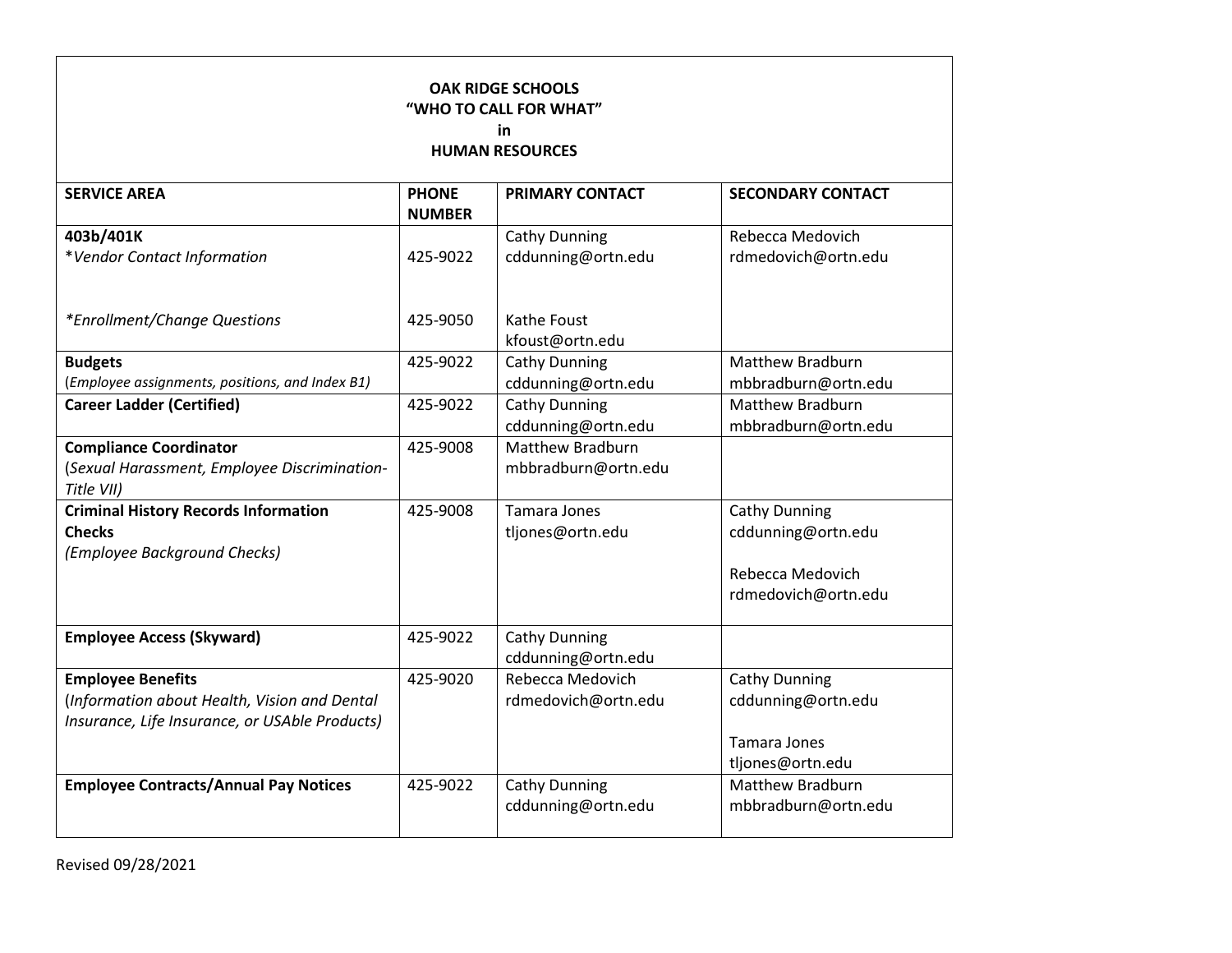| <b>OAK RIDGE SCHOOLS</b><br>"WHO TO CALL FOR WHAT"<br>in<br><b>HUMAN RESOURCES</b>                                                        |                               |                                            |                                                |  |  |  |
|-------------------------------------------------------------------------------------------------------------------------------------------|-------------------------------|--------------------------------------------|------------------------------------------------|--|--|--|
| <b>SERVICE AREA</b>                                                                                                                       | <b>PHONE</b><br><b>NUMBER</b> | <b>PRIMARY CONTACT</b>                     | <b>SECONDARY CONTACT</b>                       |  |  |  |
| <b>Employment Assistance</b><br>(Help with job application process)                                                                       | 425-9022                      | <b>Cathy Dunning</b><br>cddunning@ortn.edu | Tamara Jones<br>tljones@ortn.edu               |  |  |  |
| <b>Higher Education Tuition Discount</b><br>(Discount for Licensed Educators' children at<br><b>TN State Colleges)</b>                    | 425-9022                      | <b>Cathy Dunning</b><br>cddunning@ortn.edu | <b>Matthew Bradburn</b><br>mbbradburn@ortn.edu |  |  |  |
| <b>Job Requisitions/Postings</b>                                                                                                          | 425-9022                      | <b>Cathy Dunning</b><br>cddunning@ortn.edu | <b>Tamara Jones</b><br>tljones@ortn.edu        |  |  |  |
| <b>Leave of Absence</b><br>(All absences more than 10 days, maternity<br>leave, Family Medical Leave, recuperative<br>health leave, etc.) | 425-9020                      | Rebecca Medovich<br>rdmedovich@ortn.edu    | <b>Tamara Jones</b><br>tljones@ortn.edu        |  |  |  |
| Licensure<br>(Questions About Educator Licenses)                                                                                          | 425-9008                      | <b>Cathy Dunning</b><br>cddunning@ortn.edu | <b>Matthew Bradburn</b><br>mbbradburn@ortn.edu |  |  |  |
| <b>Loan Forgiveness</b>                                                                                                                   | 425-9022                      | <b>Cathy Dunning</b><br>cddunning@ortn.edu | <b>Matthew Bradburn</b><br>mbbradburn@ortn.edu |  |  |  |
| <b>Notary (Staff only)</b>                                                                                                                | 425-9022                      | <b>Cathy Dunning</b><br>cddunning@ortn.edu | Tamara Jones<br>tljones@ortn.edu               |  |  |  |
| <b>Organizational Chart (Skyward)</b>                                                                                                     | 425-9022                      | Cathy Dunning<br>cddunning@ortn.edu        |                                                |  |  |  |

Revised 09/28/2021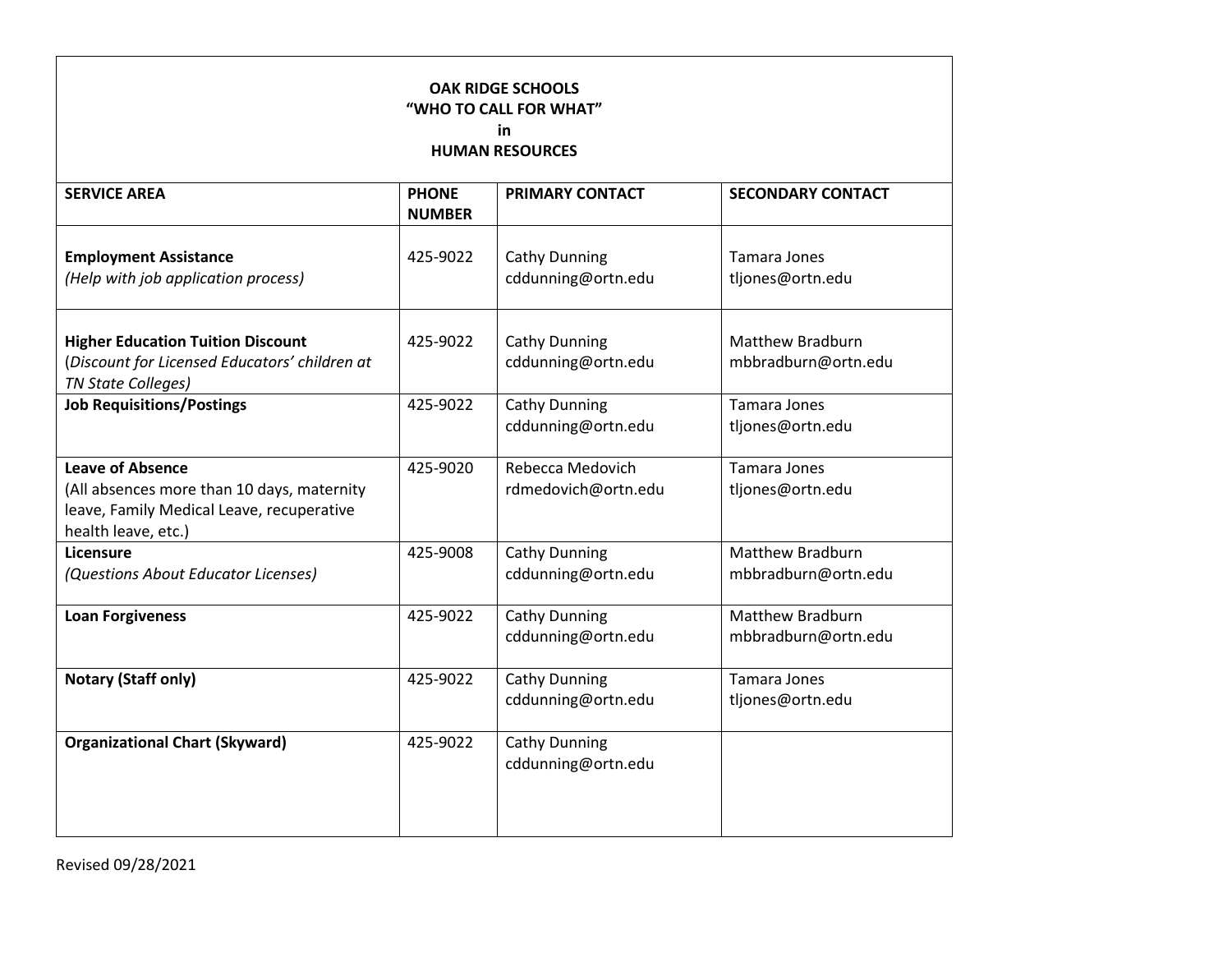| <b>OAK RIDGE SCHOOLS</b><br>"WHO TO CALL FOR WHAT"<br>in<br><b>HUMAN RESOURCES</b>     |                               |                                                |                                                |  |  |  |
|----------------------------------------------------------------------------------------|-------------------------------|------------------------------------------------|------------------------------------------------|--|--|--|
| <b>SERVICE AREA</b>                                                                    | <b>PHONE</b><br><b>NUMBER</b> | <b>PRIMARY CONTACT</b>                         | <b>SECONDARY CONTACT</b>                       |  |  |  |
| <b>Preference Process</b><br>(Annual Licensed Staff Requests for Next Year)            | 425-9008                      | <b>Matthew Bradburn</b><br>mbbradburn@ortn.edu | <b>Cathy Dunning</b><br>cddunning@ortn.edu     |  |  |  |
| <b>Retirement-TCRS</b><br>(Retirement process or acceptance letter)                    | 425-9022                      | Cathy Dunning<br>cddunning@ortn.edu            |                                                |  |  |  |
| (How to apply for benefits)                                                            | 425-9020                      | Rebecca Medovich<br>rdmedovich@ortn.edu        |                                                |  |  |  |
| <b>Salary Assistance</b><br>(Questions regarding salaries or placement)                | 425-9022                      | <b>Cathy Dunning</b><br>cddunning@ortn.edu     | <b>Matthew Bradburn</b><br>mbbradburn@ortn.edu |  |  |  |
| <b>Sick Bank</b>                                                                       | 425-9020                      | Rebecca Medovich<br>rdmedovich@ortn.edu        | <b>Matthew Bradburn</b><br>mbbradburn@ortn.edu |  |  |  |
| <b>Sick Leave Days</b><br>(Questions about allocation of days)                         | 425-9020                      | Rebecca Medovich<br>rdmedovich@ortn.edu        |                                                |  |  |  |
| <b>Staff Calendars</b>                                                                 | 425-9022                      | <b>Cathy Dunning</b><br>cddunning@ortn.edu     | <b>Matthew Bradburn</b><br>mbbradburn@ortn.edu |  |  |  |
| <b>State/Federal Reporting</b><br>(Licensure experience, TEA Salary, EEOC, and<br>EIS) | 425-9022                      | <b>Cathy Dunning</b><br>cddunning@ortn.edu     | <b>Matthew Bradburn</b><br>mbbradburn@ortn.edu |  |  |  |